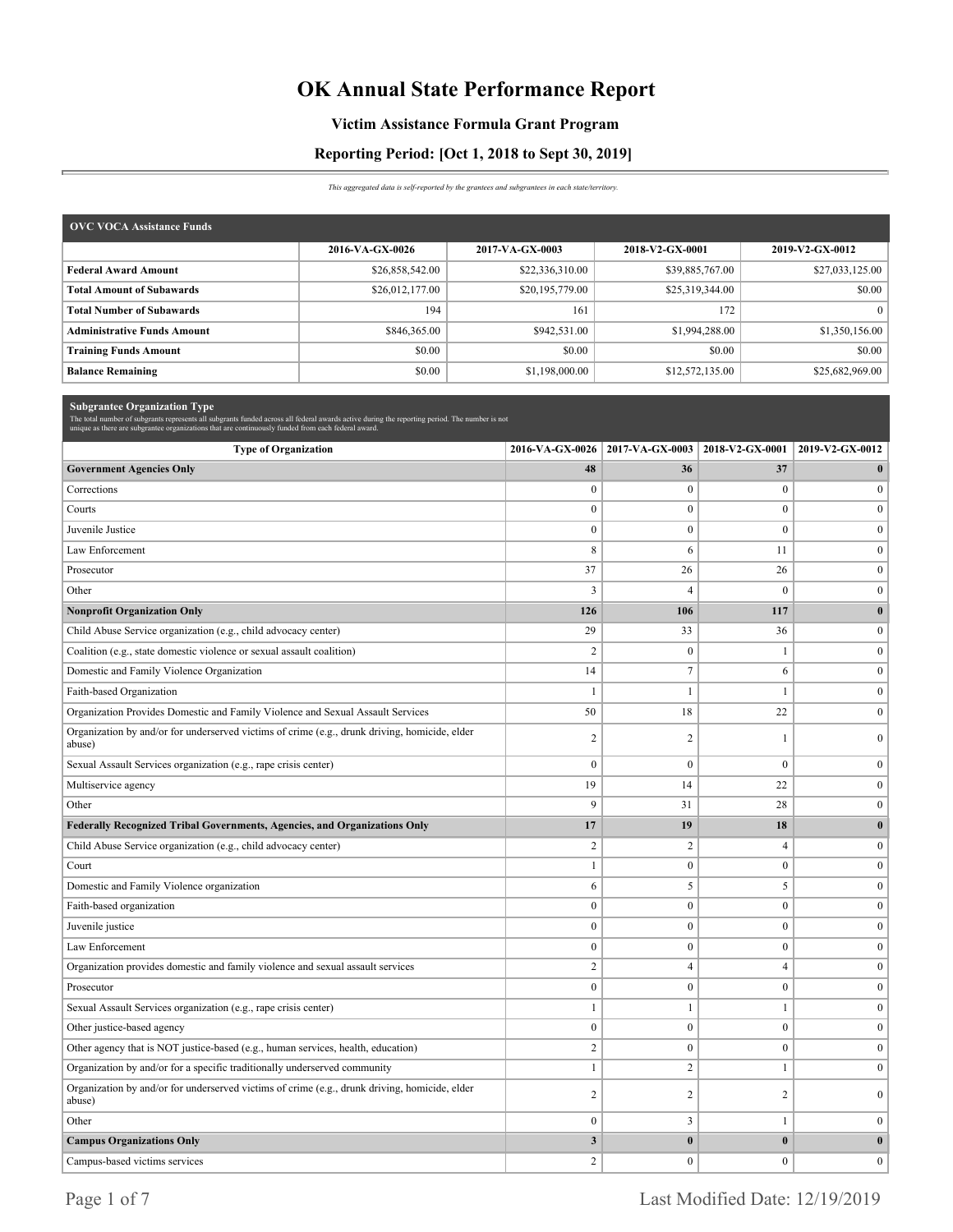| Law enforcement                           |     |     |     |  |
|-------------------------------------------|-----|-----|-----|--|
| Physical or mental health service program |     |     |     |  |
| Other                                     |     |     |     |  |
| <b>Total Number of Subawards</b>          | 194 | 161 | 172 |  |

\*This number is not unique across fiscal years as there are subgrantee organizations that are funded from multiple federal awards.

| <b>Subaward Purpose</b><br>A single SAR can select multiple purposes. Numbers are not unique |                 |                 |                 |                 |
|----------------------------------------------------------------------------------------------|-----------------|-----------------|-----------------|-----------------|
|                                                                                              | 2016-VA-GX-0026 | 2017-VA-GX-0003 | 2018-V2-GX-0001 | 2019-V2-GX-0012 |
| A. Continue a VOCA-funded victim project funded in a previous year                           | 152             | 143             | 161             |                 |
| B. Expand or enhance an existing project not funded by VOCA in the previous year             | 20              |                 |                 |                 |
| C. Start up a new victim services project                                                    | 21              |                 |                 |                 |
| D. Start up a new Native American victim services project                                    |                 |                 |                 |                 |
| E. Expand or enhance an existing Native American project                                     |                 |                 |                 |                 |

| VOCA and Match Funds<br>A single SAR can select multiple service types. Numbers are not unique |                 |                 |                 |                 |
|------------------------------------------------------------------------------------------------|-----------------|-----------------|-----------------|-----------------|
|                                                                                                | 2016-VA-GX-0026 | 2017-VA-GX-0003 | 2018-V2-GX-0001 | 2019-V2-GX-0012 |
| A.INFORMATION & REFERRAL                                                                       | 175             | 150             | 165             | $\theta$        |
| B.PERSONAL ADVOCACY/ACCOMPANIMENT                                                              | 167             | 156             | 164             | $\Omega$        |
| C.EMOTIONAL SUPPORT OR SAFETY SERVICES                                                         | 114             | 96              | 109             | $\Omega$        |
| <b>D.SHELTER/HOUSING SERVICES</b>                                                              | 53              | 52              | 60              | $\Omega$        |
| E.CRIMINAL/CIVIL JUSTICE SYSTEM ASSISTANCE                                                     | 130             | 117             | 131             | $\Omega$        |
| <b>F. ASSISTANCE IN FILING COMPENSATION CLAIMS</b>                                             | 182             | 160             | 172             | $\Omega$        |

| <b>Priority and Underserved Requirements</b> |                 |                 |                 |                 |
|----------------------------------------------|-----------------|-----------------|-----------------|-----------------|
| <b>Priority Area</b>                         | 2016-VA-GX-0026 | 2017-VA-GX-0003 | 2018-V2-GX-0001 | 2019-V2-GX-0012 |
| <b>Child Abuse</b>                           |                 |                 |                 |                 |
| <b>Total Amount</b>                          | \$3,407,731.00  | \$3,893,579.00  | \$4,900,362.00  | \$0.00          |
| % of Total Federal Award                     | 13.00 %         | 17.00 %         | 12.00 %         |                 |
| <b>Domestic and Family Violence</b>          |                 |                 |                 |                 |
| <b>Total Amount</b>                          | \$11,184,294.00 | \$7,237,631.00  | \$9,079,404.00  | \$0.00          |
| % of Total Federal Award                     | 42.00 %         | 32.00 %         | 23.00 %         |                 |
| <b>Sexual Assault</b>                        |                 |                 |                 |                 |
| <b>Total Amount</b>                          | \$3,394,466.00  | \$3,276,711.00  | \$4,161,673.00  | \$0.00          |
| % of Total Federal Award                     | 13.00 %         | 15.00 %         | $10.00\%$       |                 |
| <b>Underserved</b>                           |                 |                 |                 |                 |
| <b>Total Amount</b>                          | \$8,002,003.00  | \$5,690,625.00  | \$7,074,383.00  | \$0.00          |
| % of Total Federal Award                     | 30.00 %         | 25.00 %         | 18.00 %         |                 |

| <b>Budget and Staffing</b>                                                                                                                     |                 |                 |                 |                 |
|------------------------------------------------------------------------------------------------------------------------------------------------|-----------------|-----------------|-----------------|-----------------|
| <b>Staffing Information</b>                                                                                                                    | 2016-VA-GX-0026 | 2017-VA-GX-0003 | 2018-V2-GX-0001 | 2019-V2-GX-0012 |
| Total number of paid staff for all subgrantee victimization program and/or services                                                            | 3263            | 2162            | 2932            |                 |
| Number of staff hours funded through this VOCA award (plus match) for subgrantee's<br>victimization programs and/or services                   | 391852          | 897548          | 1173805         |                 |
| Total number of volunteer staff supporting the work of this VOCA award (plus match) for<br>subgrantee's victimization programs and/or services | 11041           | 11859           | 7517            |                 |
| Number of volunteer hours supporting the work of this VOCA award (plus match) for subgrantee's<br>victimization programs and/or services       | 246310          | 167613          | 196020          |                 |

### **AGGREGATED SUBGRANTEE PERFORMANCE MEASURE DATA**

| <b>Victimization Type</b> |                                                          |                                                                                                    |
|---------------------------|----------------------------------------------------------|----------------------------------------------------------------------------------------------------|
| Victimization Tvpe        | <b>Number of Subgrantees Indicating Intent</b><br>$\sim$ | Number of Individuals Who Actually Received Services Based on a<br><b>Presenting Victimization</b> |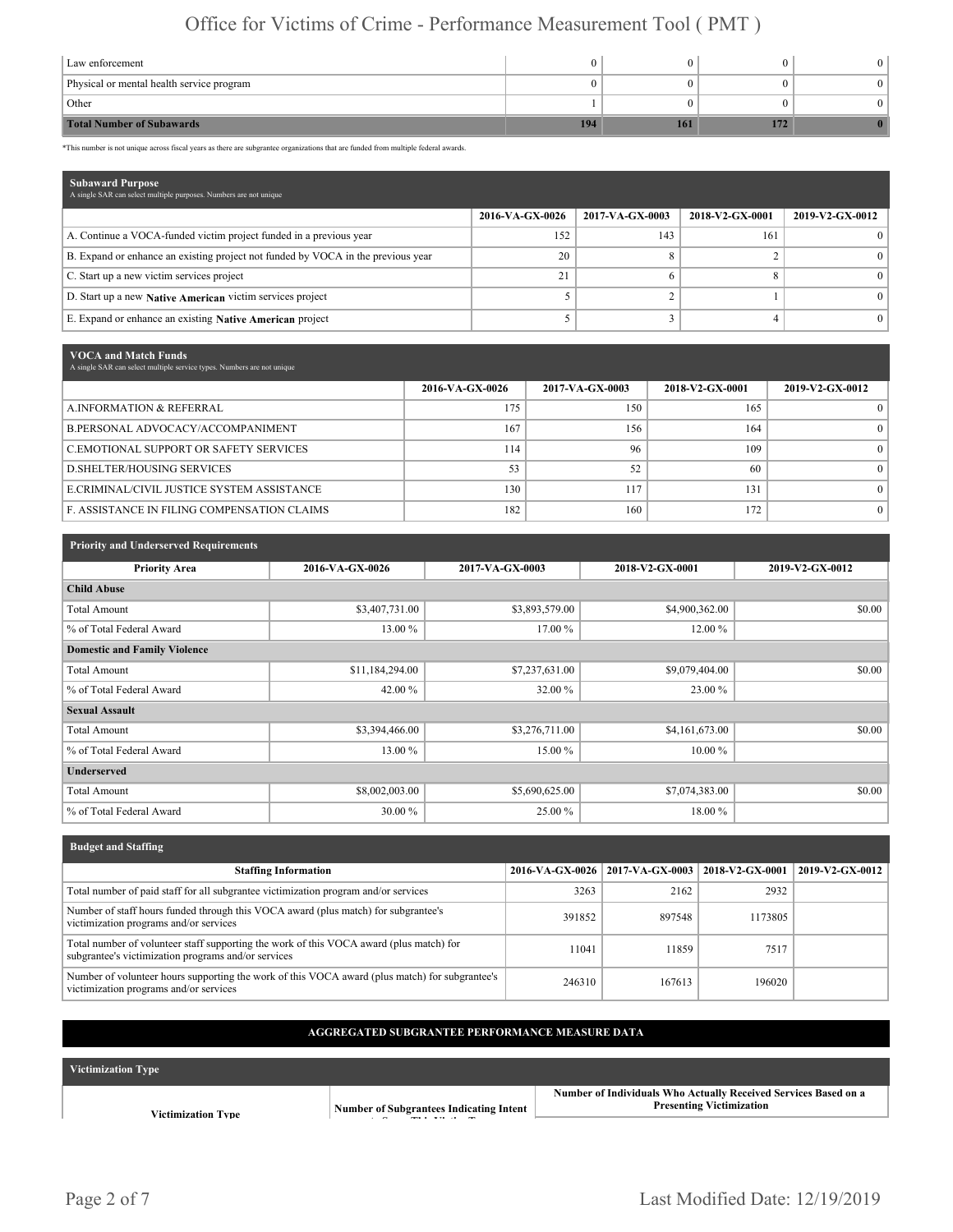| Office for Victims of Crime - Performance Measurement Tool (PMT) |  |
|------------------------------------------------------------------|--|
|------------------------------------------------------------------|--|

| $\label{eq:2.1} \begin{array}{cccccccccc} \bullet & \bullet & \bullet & \bullet & \bullet & \bullet \end{array}$<br>$\mathbf{v}$ | to Serve This Victim Type | <b>Ouarter 1</b><br><b>Total</b> | <b>Ouarter 2</b><br><b>Total</b> | <b>Ouarter 3</b><br><b>Total</b> | <b>Ouarter 4</b><br><b>Total</b> | <b>Per Ouarter</b><br>Average |
|----------------------------------------------------------------------------------------------------------------------------------|---------------------------|----------------------------------|----------------------------------|----------------------------------|----------------------------------|-------------------------------|
| Adult Physical Assault (includes Aggravated and Simple<br>Assault)                                                               | 104                       | 4168                             | 4491                             | 4982                             | 5121                             | 4690                          |
| <b>Adult Sexual Assault</b>                                                                                                      | 116                       | 1570                             | 1413                             | 1700                             | 1960                             | 1660                          |
| Adults Sexually Abused/Assaulted as Children                                                                                     | 84                        | 512                              | 499                              | 464                              | 509                              | 496                           |
| Arson                                                                                                                            | 43                        | 110                              | 265                              | 66                               | 77                               | 129                           |
| Bullying (Verbal, Cyber or Physical)                                                                                             | 75                        | 871                              | 909                              | 1054                             | 844                              | 919                           |
| <b>Burglary</b>                                                                                                                  | 48                        | 1917                             | 2021                             | 2283                             | 2252                             | 2118                          |
| Child Physical Abuse or Neglect                                                                                                  | 4                         | 5475                             | 5479                             | 5821                             | 5801                             | 5644                          |
| Child Pornography                                                                                                                | 94                        | 144                              | 175                              | 88                               | 315                              | 180                           |
| Child Sexual Abuse/Assault                                                                                                       | 149                       | 3176                             | 3510                             | 3470                             | 3397                             | 3388                          |
| Domestic and/or Family Violence                                                                                                  | 149                       | 17398                            | 16959                            | 18263                            | 19982                            | 18150                         |
| <b>DUI/DWI</b> Incidents                                                                                                         | 1                         | 381                              | 444                              | 369                              | 346                              | 385                           |
| Elder Abuse or Neglect                                                                                                           | 1                         | 229                              | 224                              | 241                              | 292                              | 246                           |
| Hate Crime: Racial/Religious/Gender/ Sexual<br>Orientation/Other (Explanation Required)                                          | 44                        | 9                                | 9                                | 9                                | $\overline{2}$                   | $\tau$                        |
| Human Trafficking: Labor                                                                                                         | 50                        | 16                               | 28                               | 37                               | 28                               | 27 <sup>1</sup>               |
| Human Trafficking: Sex                                                                                                           | 106                       | 107                              | 125                              | 106                              | 96                               | 108                           |
| Identity Theft/Fraud/Financial Crime                                                                                             | 70                        | 1984                             | 2523                             | 2694                             | 2911                             | 2528                          |
| Kidnapping (non-custodial)                                                                                                       | 83                        | 135                              | 117                              | 154                              | 154                              | 140                           |
| Kidnapping (custodial)                                                                                                           | 80                        | 29                               | 29                               | 38                               | 35                               | 32                            |
| Mass Violence (Domestic/International)                                                                                           | 37                        | 10                               | 6                                | 6                                | $\overline{c}$                   | 6                             |
| Other Vehicular Victimization (e.g., Hit and Run)                                                                                | 49                        | 506                              | 479                              | 625                              | 569                              | 544                           |
| Robbery                                                                                                                          | 51                        | 471                              | 559                              | 476                              | 501                              | 501                           |
| Stalking/Harassment                                                                                                              | 112                       | 3845                             | 3986                             | 4135                             | 4879                             | 4211                          |
| Survivors of Homicide Victims                                                                                                    | 1                         | 834                              | 996                              | 997                              | 980                              | 951                           |
| <b>Teen Dating Victimization</b>                                                                                                 | 107                       | 68                               | 136                              | 86                               | 76                               | 91                            |
| Terrorism (Domestic/International)                                                                                               | 34                        | 8                                | 10                               | 16                               | 10                               | 11                            |
| Other                                                                                                                            | 29                        | 1160                             | 1802                             | 1345                             | 1741                             | 1512                          |

### **Special Classifications of Individuals**

| <b>Special Classifications of Individuals</b>          | <b>Number of Individuals Self Reporting a Special Classification</b> |                        |                        |                        |                            |  |  |
|--------------------------------------------------------|----------------------------------------------------------------------|------------------------|------------------------|------------------------|----------------------------|--|--|
|                                                        | Quarter 1 Total                                                      | <b>Ouarter 2 Total</b> | <b>Quarter 3 Total</b> | <b>Ouarter 4 Total</b> | <b>Per Quarter Average</b> |  |  |
| Deaf/Hard of Hearing                                   | 91                                                                   | 93                     | 87                     | 117                    | 399                        |  |  |
| Homeless                                               | 1337                                                                 | 1125                   | 1056                   | 1348                   | 4431                       |  |  |
| Immigrants/Refugees/Asylum Seekers                     | 436                                                                  | 360                    | 342                    | 408                    | 970                        |  |  |
| LGBTQ                                                  | 245                                                                  | 266                    | 262                    | 232                    | 805                        |  |  |
| Veterans                                               | 172                                                                  | 136                    | 152                    | 174                    | 583                        |  |  |
| Victims with Disabilities: Cognitive/ Physical /Mental | 1665                                                                 | 1550                   | 1644                   | 1714                   | 5398                       |  |  |
| Victims with Limited English Proficiency               | 718                                                                  | 591                    | 619                    | 659                    | 2243                       |  |  |
| Other                                                  | 43                                                                   | 58                     | 57                     | 38                     | 199                        |  |  |

| <b>General Award Information</b>                                                                                          |               |         |
|---------------------------------------------------------------------------------------------------------------------------|---------------|---------|
| <b>Activities Conducted at the Subgrantee Level</b>                                                                       | <b>Number</b> | Percent |
| Total number of individuals who received services during the Fiscal Year.                                                 | 152439        |         |
| Total number of anonymous contacts who received services during the Fiscal Year                                           | 5286          |         |
| Number of new individuals who received services from your state for the first time during the Fiscal Year.                | 101643        | 66.68 % |
| Of the clients who received services, how many presented with more than one type of victimization during the Fiscal Year? | 30014         | 19.69%  |
| Number of individuals assisted with a victim compensation application during the Fiscal Year.                             | 15321         |         |

| Demographics                                         |               |           |
|------------------------------------------------------|---------------|-----------|
| Demographic Characteristic of New Individuals Served | <b>Number</b> | Percent   |
| Race/Ethinicity                                      |               |           |
| American Indian or Alaska Native                     | 10568         | $10.40\%$ |
| Asian                                                | 522           | $0.51\%$  |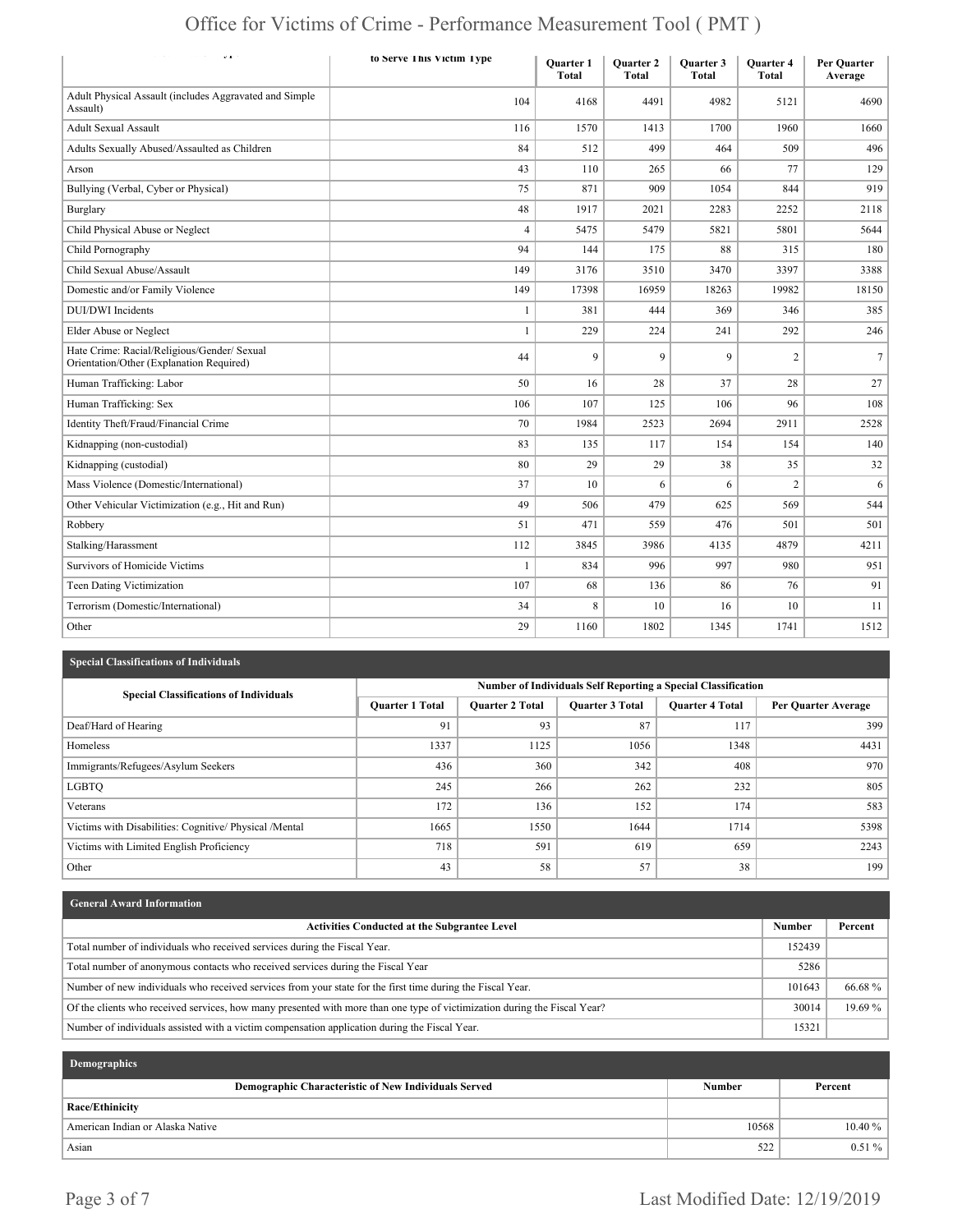| <b>Black or African American</b>          | 10204            | $10.04\%$  |
|-------------------------------------------|------------------|------------|
| Hispanic or Latino                        | 7112             | $7.00\,\%$ |
| Native Hawaiian or Other Pacific Islander | 707              | $0.70 \%$  |
| White Non-Latino or Caucasian             | 48011            | 47.23 %    |
| Some Other Race                           | 983              | 0.97%      |
| <b>Multiple Races</b>                     | 2977             | 2.93 %     |
| Not Reported                              | 20553            | 20.22%     |
| Not Tracked                               | $\sqrt{6}$       | $0.01\%$   |
| <b>Race/Ethnicity Total</b>               | 101643           |            |
| <b>Gender Identity</b>                    |                  |            |
| Male                                      | 27556            | 27.11 %    |
| Female                                    | 59843            | 58.88%     |
| Other                                     | 79               | $0.08 \%$  |
| Not Reported                              | 14165            | 13.94 %    |
| Not Tracked                               | $\boldsymbol{0}$ | $0.00 \%$  |
| <b>Gender Total</b>                       | 101643           |            |
| Age                                       |                  |            |
| Age 0-12                                  | 20340            | 20.01%     |
| Age 13-17                                 | 7767             | 7.64 %     |
| Age 18-24                                 | 10121            | 9.96%      |
| Age 25-59                                 | 40816            | 40.16%     |
| Age 60 and Older                          | 5077             | 4.99%      |
| Not Reported                              | 17522            | 17.24 %    |
| Not Tracked                               | $\boldsymbol{0}$ | $0.00\,\%$ |
| <b>Age Total</b>                          | 101643           |            |

| <b>Direct Services</b>                 |                                                                       |                                                        |                                                                                                                                                               |                                       |
|----------------------------------------|-----------------------------------------------------------------------|--------------------------------------------------------|---------------------------------------------------------------------------------------------------------------------------------------------------------------|---------------------------------------|
| <b>Service Area</b>                    | # of Subgrantees That<br><b>Provided Services in This</b><br>Category | # of Individuals/Contacts<br><b>Receiving Services</b> | <b>Specific Service</b>                                                                                                                                       | <b>Frequency of</b><br><b>Service</b> |
|                                        |                                                                       |                                                        | Enter the number of times services were provided in each subcategory.                                                                                         | $\overline{0}$                        |
| A. Information & Referral              |                                                                       | 104769                                                 | A1. Information about the criminal justice process                                                                                                            | 87800                                 |
|                                        |                                                                       |                                                        | A2. Information about victim rights, how to obtain notifications, etc.                                                                                        | 86221                                 |
|                                        | 165                                                                   |                                                        | A3. Referral to other victim service programs                                                                                                                 | 55428                                 |
|                                        |                                                                       |                                                        | A4. Referral to other services, supports, and resources (includes legal,<br>medical, faith-based organizations, address confidentiality programs,<br>$etc.$ ) | 68632                                 |
|                                        |                                                                       | 77052                                                  | Enter the number of times services were provided in each subcategory.                                                                                         | $\overline{0}$                        |
| B. Personal Advocacy/<br>Accompaniment | 171                                                                   |                                                        | B1. Victim advocacy/accompaniment to emergency medical care                                                                                                   | 4268                                  |
|                                        |                                                                       |                                                        | B2. Victim advocacy/accompaniment to medical forensic exam                                                                                                    | 3800                                  |
|                                        |                                                                       |                                                        | B3. Law enforcement interview advocacy/accompaniment                                                                                                          | 7523                                  |
|                                        |                                                                       |                                                        | B4. Individual advocacy (e.g., assistance in applying for public<br>benefits, return of personal property or effects)                                         | 98534                                 |
|                                        |                                                                       |                                                        | B5. Performance of medical or nonmedical forensic exam or<br>interview or medical evidence collection                                                         | 6762                                  |
|                                        |                                                                       |                                                        | B6. Immigration assistance (e.g., special visas, continued presence<br>application, and other immigration relief)                                             | 752                                   |
|                                        |                                                                       |                                                        | B7. Intervention with employer, creditor, landlord, or academic<br>institution                                                                                | 4813                                  |
|                                        |                                                                       |                                                        | B8. Child or dependent care assistance (includes coordination of<br>services)                                                                                 | 5333                                  |
|                                        |                                                                       |                                                        | B9. Transportation assistance (includes coordination of services)                                                                                             | 16850                                 |
|                                        |                                                                       |                                                        | B10. Interpreter services                                                                                                                                     | 2119                                  |
|                                        |                                                                       |                                                        | Enter the number of times services were provided in each subcategory.                                                                                         | $\overline{0}$                        |
|                                        |                                                                       |                                                        | C1. Crisis intervention (in-person, includes safety planning, etc.)                                                                                           | 58384                                 |
|                                        |                                                                       |                                                        | C2. Hotline/crisis line counseling                                                                                                                            | 14760                                 |
| C. Emotional Support or                |                                                                       |                                                        | C3. On-scene crisis response (e.g., community crisis response)                                                                                                | 2965                                  |
| <b>Safety Services</b>                 | 105                                                                   | 57432                                                  | C4. Individual counseling                                                                                                                                     | 36511                                 |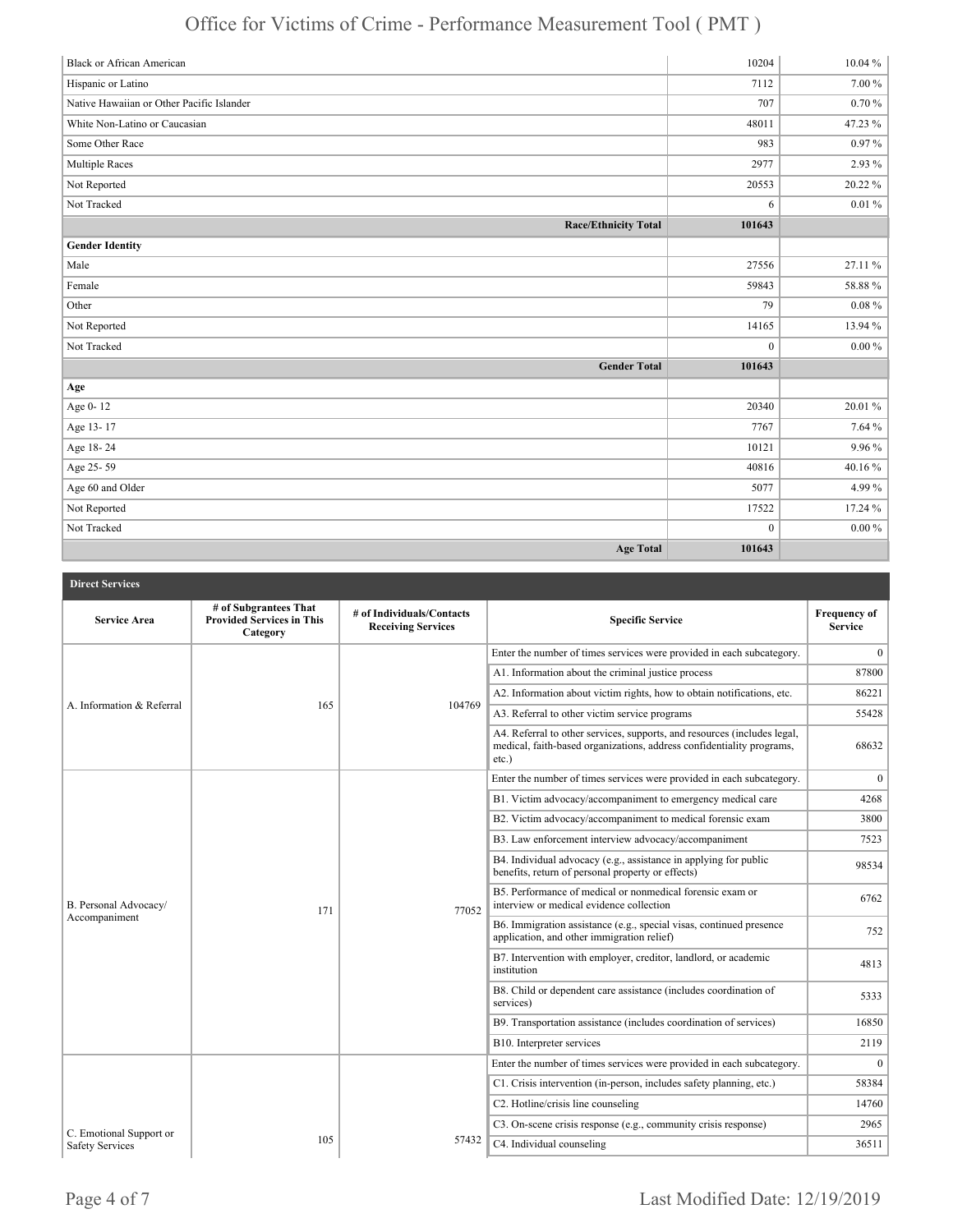|                                                        |     |       | C5. Support groups (facilitated or peer)                                                                  | 23109          |
|--------------------------------------------------------|-----|-------|-----------------------------------------------------------------------------------------------------------|----------------|
|                                                        |     |       | C6. Other Therapy (traditional, cultural, or alternative healing; art,<br>writing, or play therapy, etc.) | 9561           |
|                                                        |     |       | C7. Emergency financial assistance                                                                        | 10589          |
| D. Shelter/Housing<br>Services                         | 73  | 7678  | Enter the number of times services were provided in each subcategory.                                     | $\overline{0}$ |
|                                                        |     |       | D1. Emergency shelter or safe house                                                                       | 95301          |
|                                                        |     |       | D2. Transitional housing                                                                                  | 21837          |
|                                                        |     |       | D3. Relocation assistance (includes assistance with obtaining housing)                                    | 2029           |
| E. Criminal/ Civil Justice<br><b>System Assistance</b> |     | 88762 | Enter the number of times services were provided in each subcategory.                                     | $\overline{0}$ |
|                                                        |     |       | E1. Notification of criminal justice events                                                               | 67673          |
|                                                        |     |       | E2. Victim impact statement assistance                                                                    | 7597           |
|                                                        |     |       | E3. Assistance with restitution                                                                           | 25325          |
|                                                        |     |       | E4. Civil legal assistance in obtaining protection or restraining order                                   | 57464          |
|                                                        | 130 |       | E5. Civil legal assistance with family law issues                                                         | 90275          |
|                                                        |     |       | E6. Other emergency justice-related assistance                                                            | 4902           |
|                                                        |     |       | E7. Immigration assistance                                                                                | 4435           |
|                                                        |     |       | E8. Prosecution interview advocacy/accompaniment                                                          | 5161           |
|                                                        |     |       | E9. Law enforcement interview advocacy/accompaniment                                                      | 3275           |
|                                                        |     |       | E10. Criminal advocacy/accompaniment                                                                      | 6646           |
|                                                        |     |       | E11. Other legal advice and/or counsel                                                                    | 13156          |

#### **ANNUAL QUESTIONS**

| <b>Grantee Annually Reported Questions</b>                                                                                                                                                                                                                                                                                                                                   |              |
|------------------------------------------------------------------------------------------------------------------------------------------------------------------------------------------------------------------------------------------------------------------------------------------------------------------------------------------------------------------------------|--------------|
| <b>Ouestion/Option</b>                                                                                                                                                                                                                                                                                                                                                       | Count        |
| Were any administrative and training funds used during the reporting period?                                                                                                                                                                                                                                                                                                 |              |
| Yes                                                                                                                                                                                                                                                                                                                                                                          |              |
| N <sub>0</sub>                                                                                                                                                                                                                                                                                                                                                               | $\Omega$     |
| Did the administrative funds support any education activities during the reporting period?                                                                                                                                                                                                                                                                                   |              |
| Yes                                                                                                                                                                                                                                                                                                                                                                          |              |
| N <sub>0</sub>                                                                                                                                                                                                                                                                                                                                                               | $\mathbf{0}$ |
| Number of requests received for education activities during the reporting period.                                                                                                                                                                                                                                                                                            | 34           |
| Number of people trained or attending education events during the reporting period.                                                                                                                                                                                                                                                                                          | 1825         |
| Number of events conducted during the reporting period.                                                                                                                                                                                                                                                                                                                      | 25           |
| Did the grant support any coordination activities (e.g., with other service providers, law enforcement agencies) during the reporting period?                                                                                                                                                                                                                                |              |
| Yes                                                                                                                                                                                                                                                                                                                                                                          |              |
| N <sub>0</sub>                                                                                                                                                                                                                                                                                                                                                               | $\theta$     |
| Describe any program or educational materials developed during the reporting period.                                                                                                                                                                                                                                                                                         |              |
| The Victims Services Division and Training and Outreach Divisions of the District Attorneys Council partnered with the Attorney General s office to update the Oklahoma Crime Victims<br>Rights Information brochure to reflect the undates due to Marsy's Law that took effect November 1, 2019. The below revised victim rights brochure can be found at both the District |              |

Rights Information brochure to reflect the updates due to Marsy's Law that took effect November 1, 2019. The below revised victim rights brochure can be found at both the District Attorneys Council and AGs Office Websites for easy access by victims and law enforcement:

http://www.oag.ok.gov/Websites/oag/images/Victims%20Rights%20Brochure%20-%20Revised%2011-2019.pdf

#### **Describe any planning or training events held during the reporting period.**

The District Attorneys Council Training Division is partially supported with VOCA Assistance Administrative Funds. VOCA Administrative funds supported two mandatory VOCA Financial Trainings for 171 subrecipients, the Victims Assistance Academy with 38 attendees, Fall and Summer Prosecutor-based Victims Services training with 50+ attendees. The Training Division of the District Attorneys Council has one individual who serves as a training assistant and is partially funded with VOCA administrative funds. The training team conducted the following trainings during the reporting period: Intersection of Oppression and Sexual Assault with 175 participants, Sex Offender Registration Conference with 200 participants, Animal Cruelty Prosecutions with 16 participants, Child Abuse Investigations with 32 participants, Evidence Based DV, Trauma, & Stalking with 54 participants, Trauma Training with 123 participants, Human Trafficking Training with 42 participants, Cultural Sensitivity & Diversity Training with 27 participants, Evidence Based Response to Sexual Assault with 27 participants, Evidence Based DV & Lethality Assesment Protocol training with 15 participants, Interactive Domestic Violence Training with 23 participants, Trauma Informed Care with 12 participants, Law Enforcement training with 37 participants, Evidence Based DV & Lethality Assesment Protocol training with 10 participants, Evidence Based DV & Lethality Assessment Protocol training with 16 participants, Cultural Sensitivity & Diversity Training with 14 participants, Evidence Based DV & Lethality Assessment Protocol training with 24 participants, Prosecutor-based victim advocate and coordinated community response training with 67 participants, Interactive DV Training with 26 participants, Evidence Based Domestic Violence and the Lethality Assessment Protocol training with 17 participants, Evidence Based Domestic Violence and the Lethality Assessment Protocol training at 18 participants, Cultural Sensitivity & Diversity with 19 participants, Lethality Assessment Protocol Training with 14 participants, Domestic Violence and the Law training with 9 participants, and Partners for Change Conference (in collaboration with the Attorney General's Office and other Partners) with 808 participants. The Training Division received 34 Training Requests, and completed 25 trainings from October 2018 - September 2019

**Describe any program policies changed during the reporting period.** 

Non-Disclosure of Confidential or Private Information Agreement, Breach of Personally Identifiable Information (PII) Policy, Determination of Suitability to Interact with Participating Minors (Form), DAC VOCA Match Waiver Policy, Policy and Procedure for Ensuring Cash Management Functions are Adequately Segregated, Policy and Procedure for Review and Approval of Consultant Rates Exceeding DOJ Guidelines, Policy and Procedure Regarding Confidentiality of Victims' Information

**Describe any earned media coverage events/episodes during the reporting period.**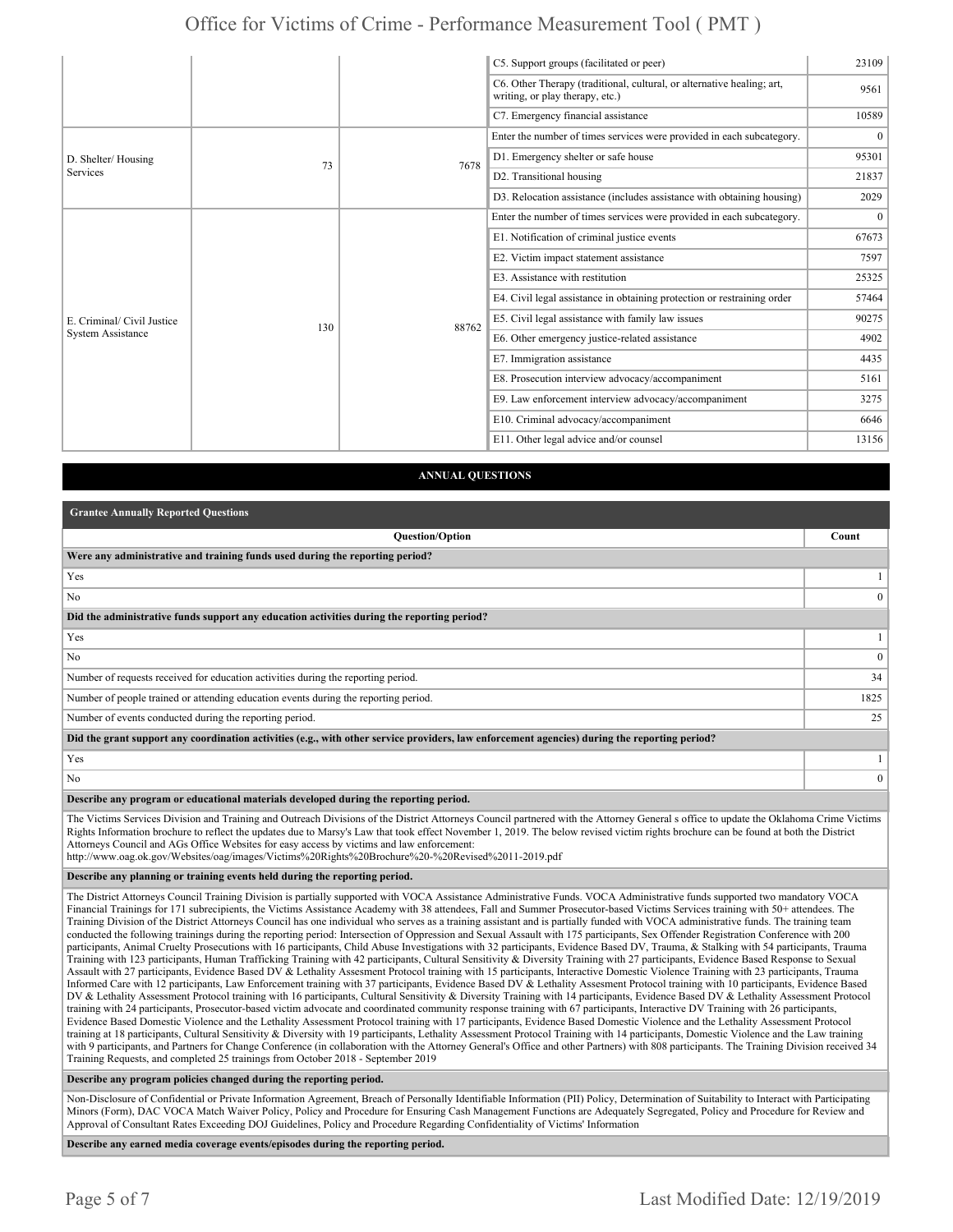1) https://www.normantranscript.com/news/local\_news/local-nonprofits-ramped-up-services-during-shutdown/article\_37be117e-cf35-51d3-a4b0-78abf804cb35.html 2)

https://www.normantranscript.com/star-quilt-mural-unveiled-at-bethesda/article\_6e16d7e9-02a6-5150-871b-6b85322d173e.html// 3)

https://www.normantranscript.com/community/community-comes-together-to-champion-bethesda/image\_ff167b01-5d39-5137-bbb0-0ca296bb56d7.html// 4)

https://www.normantranscript.com/news/local\_news/bethesda-prepares-for-camp-quest/article\_fe55230d-68a3-5023-869a-f9490a3c275b.html /// 5) Broken Arrow Flooding Prep: https://www.bing.com/videos/search?q=broken+arrow+channel+8&&view=detail&mid=C16054F0B6B18A53F5C4C16054F0B6B18A53F5C4&&FORM=VDRVRV 6) Citizens police academy - https://www.newson6.com/clip/14790580/broken-arrow-residents-graduate-citizen-police-academy/ n 2019, we joined a partnership in Norman to connect would-be volunteers with the right local organization for their time and interest. South Central CASA will be featured in an article this January, but this article describes the initative: 7) https://www.normantranscript.com/news/education/mentor-norman-connects-residents-to-community-engagement/image\_dfd09586-c0e8-50b8-a7c5-5bfe1441ec35.html 8) These two

articles relate to other community funding we have sought and received: 9)

https://www.normantranscript.com/news/business/realtors-donate-to-norman-non-profits/article\_aed0b58d-9278-57c8-a505-6185678e274f.html 10)

https://www.normantranscript.com/news/local\_news/united-way-of-norman-announces-fy-funding/article\_cce967e1-26d3-548c-bf2a-3275fb0af866.html 11)

https://www.mcalesternews.com/news/local\_news/community-response-team-dedicates-pinwheel-garden/article\_ac94233e-9819-524d-ab2d-b94d9b0ffc69.html 12)

https://www.mcalesternews.com/gallery/community-response-team/image\_5186deba-d97a-11e8-a9ef-afd113b017d9.html 13)

https://www.stiglernews.com/news/events-conducted-child-abuse-awareness-month Stigler News Sentinel also did a story on DVAM October 2018, however that article is not available online. /// A video about how our program serves victims and the impact it has made overall for victims and law enforcement was aired live on Facebook during a monthly city council meeting on Nov. 10, 2019. 14) https://www.facebook.com/GuthrieNewsPage/videos/370173613868743/ /// 15) https://www.koco.com/nowcast We created a FB page and during Crime Victim Survivor Week we had a news blip on Channel 5 about our unit. /// YWCA Oklahoma City – Sexual Assault - Media Hits from October 1, 2018 through September 30, 2019 linked provided when available 15) Marsy s Law for Oklahoma Launches Digital Campaign Featuring Crime Victims and Advocates

https://www.marsyslaw4ok.com/marsys\_law\_for\_oklahoma\_launches\_digital\_campaign\_featuring\_crime\_victims\_and\_advocates 10/22/18, 16) Cumulus Media Sunday Morning Magazine 3/17/2019 Interview w/ Keri Thompson & Catherine Salazar, Domestic Violence Nurse Examiners, 17) Cumulus Media Sunday Morning Magazine 3/24/2019 Interview w/ Keri Thompson & Catherine Salazar, Domestic Violence Nurse Examiners, 18) Strangulation of Women Is Common, Chilling – and Often a Grim Harbinger (Oklahoma Watch) 19) https://oklahomawatch.org/2019/05/29/539132/, 20) Reported Rapes Climb, But Many Sexual Assaults Still Go Undisclosed (Oklahoma Watch)

https://oklahomawatch.org/2019/06/14/reported-rapes-climb-but-many-sexual-assaults-still-go-undisclosed/, 21) Reported rapes up, but many sexual assaults undisclosed (Enid News-Eagle) https://www.enidnews.com/news/state/reported-rapes-up-but-many-sexual-assaults-undisclosed/article\_9c8dd97c-7b0b-560b-bedf-d5c1c79466d8.html Bill signing paves the way for justice for sexual assault victims (KOKH), 22) https://okcfox.com/news/local/rape-kit-bill-signing-paves-the-way-for-justice-for-sexual-assault-victims, 23) New laws set to run unprocessed rape kits (KFOR) https://kfor.com/2019/07/30/new-laws-set-to-run-unprocessed-rape-kits/, 24) 'Great Day For Survivors': Governor Stitt Signs Rape Kit Legislation (KWTV), 25) https://www.news9.com/story/40856127/great-day-for-survivors-governor-stitt-signs-rape-kit-legislation, 26) Oklahoma Gov. signs bills to help survivors of sexual assault (Fourstates Homepage.com) https://www.fourstateshomepage.com/news/oklahoma-gov-signs-bills-to-help-survivors-of-sexual-assault/, 27) Sexual assault tracking system set to roll out (Edmond Sun/Woodward News) https://www.woodwardnews.net/oklahoma/news/sexual-assault-tracking-system-set-to-roll-out/article\_84e70f90-92e1-56a9-b871-f297795b5ecc.html, 28) Rape Counts Keep Rising Even as Police Clear Fewer Cases – Oklahoma Watch, 29)

https://oklahomawatch.org/2019/08/28/rape-counts-keep-rising-even-as-police-clear-fewer-cases/, 30) Rape reports keep rising as police clear fewer cases – Tulsa World, 31) https://www.tulsaworld.com/news/state-and-regional/oklahoma-watch-rape-reports-keep-rising-as-police-clear-fewer/article\_0af8afa4-1fbf-5cb8-88c3-3dc0e6bf6b95.html,

#### **Describe any coordinated responses/services for assisting crime victims during the reporting period.**

The VOCA Administrator has coordinated with the Department of Education and the State Emergency Management to discuss resources available in the event of a mass violence incident. The State Emergency Manager has invited the VOCA Administrator to be a part of the State's crisis response should there be a mass violence incident. Regular meetings are being held in an effort to include victims services in both the State emergency management plan and all local emergency management plans. The State Department of Education is actively involved in providing trauma training to educators, in part because of a meeting between the VOCA Administrator and the Secretary of Education, to discuss resources available after mass violence or any incident involving crimes committed against school children. Victims Compensation, Victims Assistance, and Trauma training were the topics discussed. Prosecutor-based victim advocates funded through VOCA are part of the Coordinated Community Response Teams and the Sexual Assault Response Teams, as are many non-profits funded through VOCA. These teams consist of professionals from law enforcement, the medical field, tribal agencies, advocates from DV/SA programs, counselors, and higher education associates working with students. They meet monthly and come together to take action providing full service to victims of domestic violence and sexual assault so they are able to get all available resources and needed help. They also focus on coordinating training on how to not re-victimize these individuals and keep them safe. There are also many local examples of coordinated responses at the subgrant level.

**Please discuss the major issues in your state that either assist or prevent victims from receiving assistance during the reporting period.** 

Even with all of the VOCA funds that have been disbursed in Oklahoma, there remains: 1) a lack of adequate funding to meet all of the needs of victims, particularly legal services, transportation, jobs, child care, mental health services and long-term affordable housing; 2) a lack of qualified volunteers; 3) a lack of affordable drug rehabilitation facilities, counseling, job training, education assistance and affordable short and long-term housing for victims; 4) a lack of adult mental health services (short and long-term); 5) a lack of emergency funding to replace medications and small medical devices that are commonly lost or damaged during an assault; 6) a lack of jobs and housing for victims with a criminal history and/or bad credit; 7) a lack of day cares that provide after hours services for victims working early evenings; 8) formal counseling for children in shelters; 9) a lack of counseling services in rural areas; 10) long counseling wait lists which discourage many victims from getting help; 11) limited number of advocates at a time when crime is increasing; 12) limited number of available counselors; 13) a lack of crisis stabilization services; 14) a lack of adequate child care at all hours; 15) inadequate funding to relocate all victims who need it; 16) reluctance of victims to continue services after discharging from shelter; 17) a lack of health providers in hospitals who are willing to screen victims who are strangled; 18) a lack of specialty medical care for victims of domestic violence and sexual assault when the patient is uninsured – limited pro bono services available; and 19) an outbreak of syphilis in Oklahoma and insufficient resources to address the outbreak.

#### **Please describe ways that your agency promoted the coordination of public and private efforts within the community to help crime victims during the reporting period.**

Each applicant, within their VOCA application, must clearly describe how they will coordinate victim services with local courts, law enforcement agencies, criminal justice officials, crime victims compensation, and other victim service providers. A demonstration of coordinated public and private efforts is essential to receiving VOCA funding. In addition, new projects are required to submit MOUs and Letters of Support for the project. The 9-member VOCA Board continues to consider community coordination a top priority. Technical assistance is available to applicants who wish to know more about how to coordinate efforts in their community.

**Please describe any notable activities at the grantee level during the reporting period that improved delivery of victim services.** 

Re-hiring the State-Tribal Crime Victim Liaison improved delivery of victims services within Tribal communities. Also, the launching of the Victims Compensation Online Application system improved the delivery of services to victims. The VOCA funds were used to continue existing projects and fund new projects throughout the State. There are no targeted RFPs -- If an activity is allowable under the VOCA rule, funding is considered. More civil legal services statewide continues to be a significant need and a priority of the VOCA Board, as is maintaining funding for Tribal victims services. The program has been successful in obligating all of the 2016, 2017, 2018 and majority of the 2019 federal award; increasing technical assistance and monitoring efforts; processing vouchers in the PeopleSoft Grant Project Costing Module; and improving communication between staff and subrecipients. The program also successfully completed the first year of the OVC Building State Capacity Grant; and is currently utilizing the PMT upload feature in the OVCPMT system for PMT reports.

#### **Please discuss each priority (i.e., child abuse, domestic assault, sexual assault, and underserved) in which VOCA funds have been used to assist crime victims during the reporting period**

1) Child Abuse (14.3%): A Child Abuse Center (CAC) was contacted due to allegations of a 5 year old and 3 year old being exposed to physical abuse due to excessive punishment by their father. The CAC was contacted and implemented a team response and notified key coordinated community response team members. The forensic interview was conducting resulting in the father ultimately charged with child abuse. Case History: A sixteen year old male with a history of neglect was admitted to the youth shelter. The biological parents divorced when the boy was four years old and neither parent wanted to raise the boy. After negative events at five different foster homes the boy went back to the youth shelter severely depressed. The victim advocate worked with the boy and he became stable and shortly thereafter was able to go to a group home. 2) Underserved (25%): A full time, advocate responds to the needs of victims of all types of crimes beyond the scene of the incident, providing criminal justice process information, protective order education and guidance, emotional support, and accompaniment when requested. The advocate can also offer emergency financial assistance, as availability allows. In the last year, there were multiple cases that went to court. Because of the trust the family advocate built with the clients, the advocate was able to provide great emotional support for these clients. Merely having an advocate as support has helped several victims participate in the criminal justice system. Sometimes, support comes in the form of answering questions or just listening to the victim s story when others would not. In a tribal Elder Abuse program, one of their elderly tribal citizens was admitted to a nursing home for dementia by a family member. The family member then alleged he had Power of Attorney which he did not. The victim was in the beginning stages of Alzheimer's but still had the ability to care for herself. The family member was attempting to fraudulently take over the elderly victim s finances, sell her home, and have her declared incompetent. The Elder Abuse program was able to put a stop to the financial fraud. 3) Domestic Violence (33.7%): The victim entered shelter and the VOCA program provided the victim with counseling and advocacy. She was provided assistance with a protective order and was helped to get a divorce from the abuser through the attorney. With VOCA funds, the program assisted the victim with rent and utility deposits, provided her basic household goods, help her move, and provided transportation vouchers to use until she could get a car. Once she had her old job back (who had let her go due to absences related to domestic violence), she was able to get a car. She is